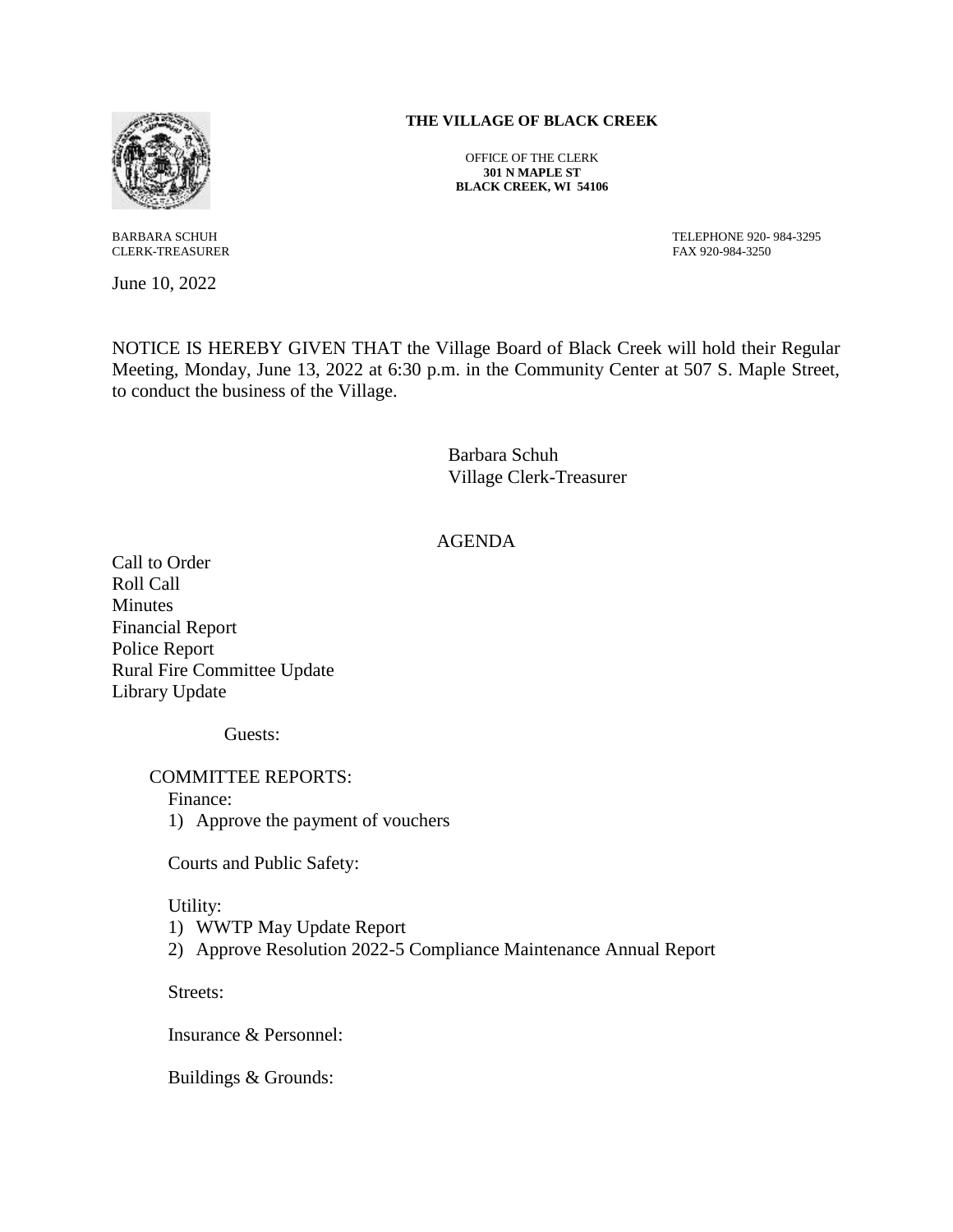Ordinance:

- 1) Consider for approval Operator's Licenses (see attached list)
- 2) Consider for approval Combination Class "A" Beer & Liquor Licenses (see attached list)
- 3) Consider for approval Combination Class "A" Beer License (see attached list)
- 4) Consider for approval Combination Class "B" Beer & Liquor Licenses (see attached list)
- 5) Consider for approval Cigarette & Tobacco Products Licenses (see attached list)
- 6) Consider for approval Amusement Device Licenses (see attached list)
- 7) Consider for approval Mobile Home Park License for Black Creek MHP LLC

New Business:

- 1) Discuss and consider for approval the Library Board's appointment of Carey Pederson to the Library Board
- 2) Discuss and consider for approval Resolution 2022-6, Creation of Tax Incremental Finance District No. 3

Old Business:

1) Garbage Discussion

Correspondence:

Posted on Friday, June 10, 2022.

by \_\_\_\_\_\_\_\_\_\_\_\_\_\_\_\_\_\_\_\_\_\_\_\_\_\_\_\_\_ at \_\_\_\_\_\_\_\_ p.m.

Barbara Schuh, Clerk-Treasurer

Welcome to the Village Board Meeting! Please observe the following rules of conduct during the meeting:

- 1. Do not address Trustees during deliberations unless requested to do so.
- 2. Any item listed on the Agenda may be acted upon by the Board with the exception of 'Correspondences'.

<sup>3.</sup> A Quorum of any other Board or Commission is incidental to the V. Board meeting and no action shall be taken on their behalf.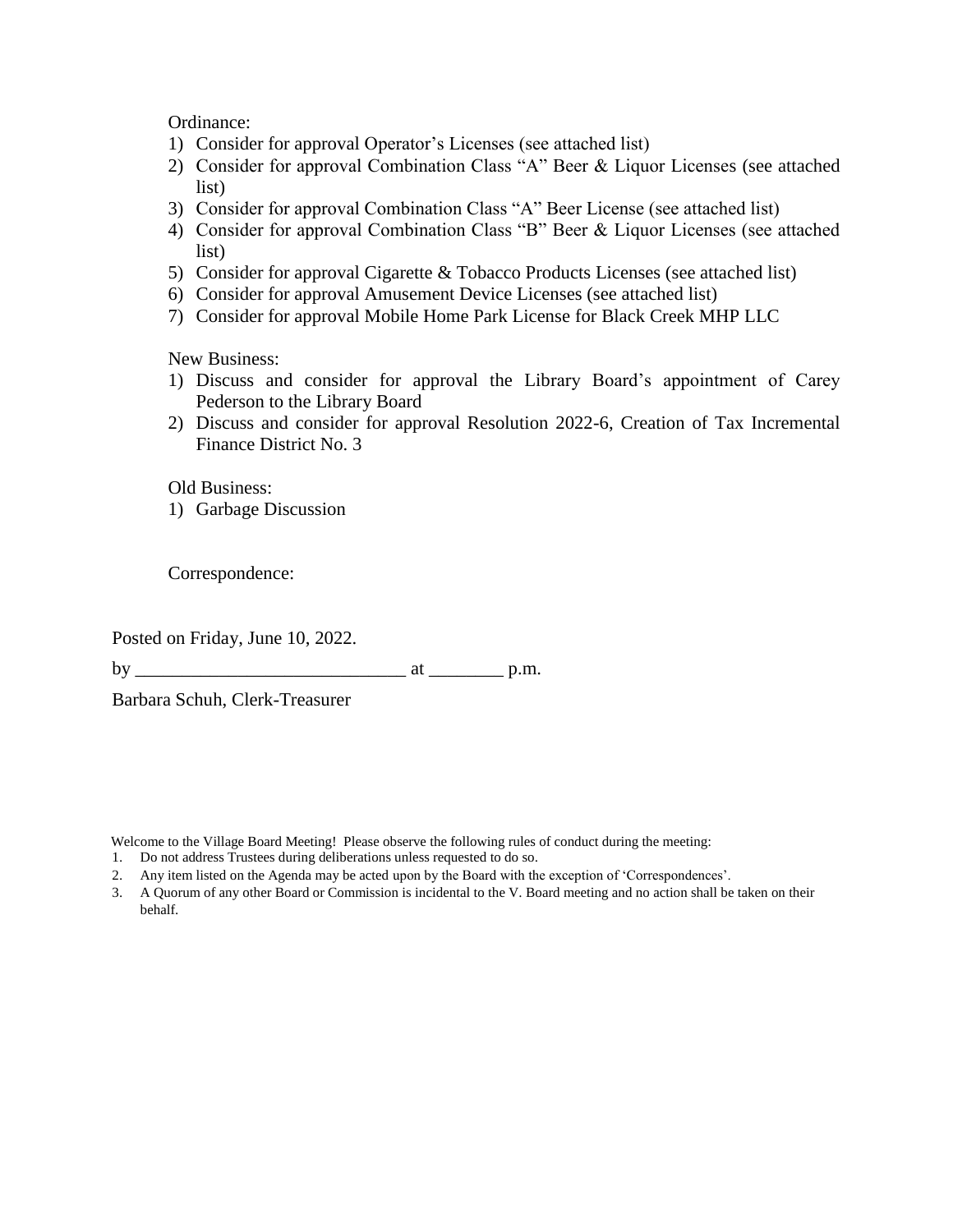2022-2023 Operator Licenses Cassandra Stiltjes Stacy Wiater Carol Wilcox Kimberly Klesmit Phoebe Jashinsky Duke Young Tina Tessen-Barribeau JoAnn Green Karrie Krull David Cobb Josephine Felzer Jodi Leeman Karen Quinzer-Hoffman Jaclyn Hess Amanda Gomm Ethan St. John Doris VanKauwenberg Darla Waurio Sara Kluz Savannah Wondra Sandra Ulmen Julie Priebe Matthew Girard Jodi Burk Aaron Farah Shannon Willard Sheila Wickesberg Dan Simon Emily Gorecki Jennifer Bahr Lindsey Diemel Katie Linsmeyer Troy Kranzusch Jessica Priebe Michael Toms Brian Bentle Savannah Wondra Tami Lecker Renee Roskoski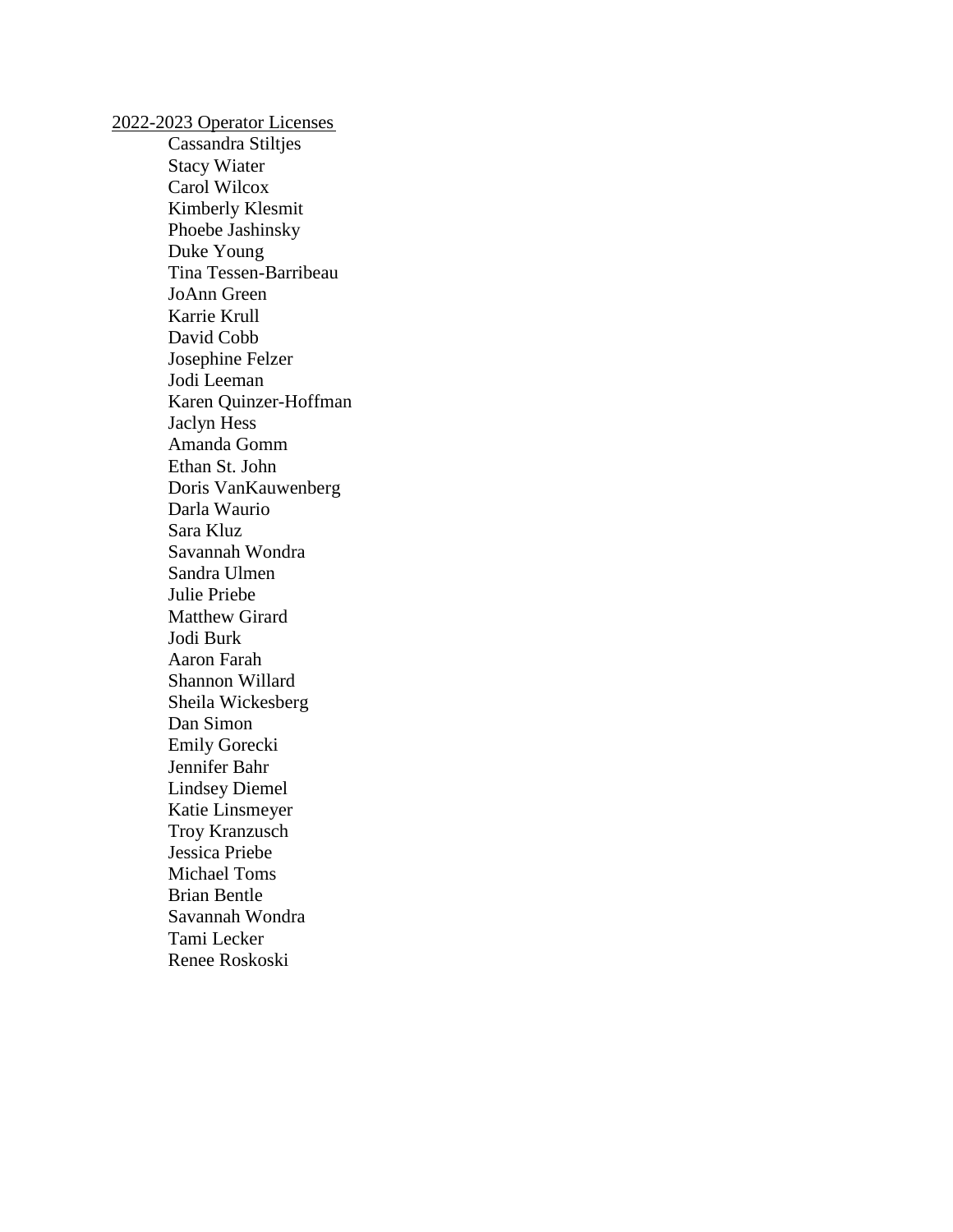## COMBINATION "CLASS A" BEER AND LIQUOR

Black Creek Convenience, Inc. Sal's Food Center, Inc. Jeff Koehler **Michael A. Sarvello** 1431 Casual Ct. P.O. Box 10975 Appleton, WI 54913 Green Bay, WI 54307 Premises: 606 S. Main St. Premises: 504 S. Main St.

Black Creek, WI 54106 Black Creek, WI 54106

Dolgencorp, LLC Aaron Dalton 1921 N Elinor St Appleton, WI 54914 Premises: Dollar General Store 20230 609 N. Main St. Black Creek, WI 54106

CLASS "A" BEER

Ron's Service, Inc. Ronald G. Koehler Victoria Koehler W5512 Stingle Rd Black Creek, WI 54106 Premises: 101 W State St Black Creek, WI 54106

## COMBINATION "CLASS B" BEER AND LIQUOR

| J.J. Hogwash            | <b>Glaser-Tapelt Enterprises, Inc.</b> |
|-------------------------|----------------------------------------|
| Jon E. Kuehn            | <b>Clint Glaser</b>                    |
| 203 N. Main St.         | 302 N. Main St.                        |
| Black Creek, WI 54106   | Black Creek, WI 54106                  |
| Premises: Peg's Midtown | <b>Premises: Thirsty Bear's Pub</b>    |
| 203 N. Main St.         | 302 N. Main St.                        |
| Black Creek, WI 54106   | Black Creek, WI 54106                  |